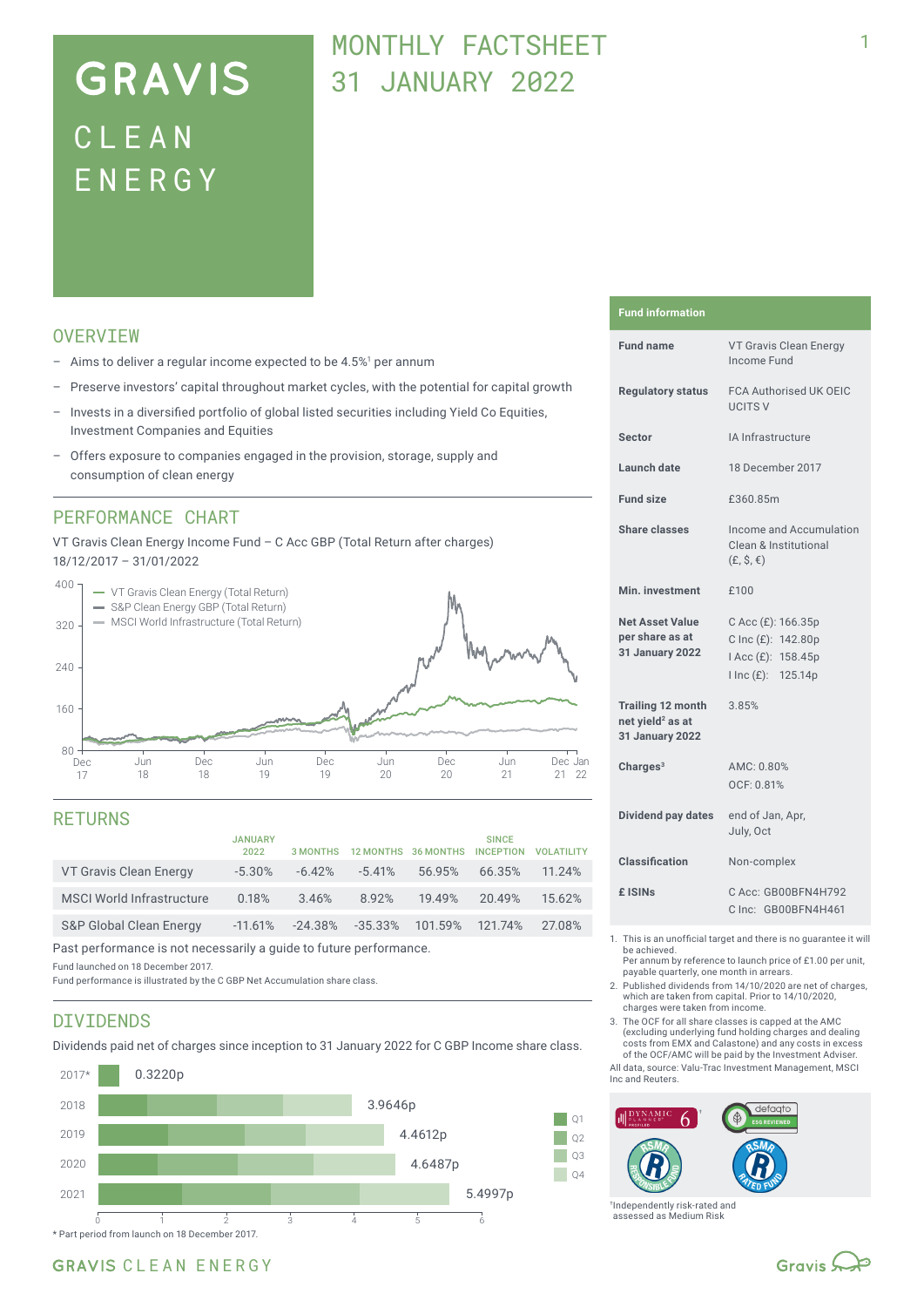## **GRAVIS** CLEA N ENERG Y

## MONTHLY FACTSHEFT 31 JANUARY 2022

### FUND ADVISER'S REPORT

The Fund faced a challenging start to the year as selling pressure across the portfolio's North American exposures became more intense. Yield-orientated strategies must contend with the prospect of higher interest rates through 2022 as central banks move to combat inflationary pressures. It is a prospect that has impacted markets more broadly, with the Nasdaq and S&P 500 recording their worst discrete monthly performance since the onset of the pandemic. Against a volatile backdrop, the Fund lost 5.30% on a total return basis (C Accumulation GBP). Comparatively, the MSCI World Infrastructure Index was relatively unchanged while the S&P Clean Energy Index declined in value by a more significant 11.61%.

On a more positive note, UK-listed renewable energy generators and energy infrastructure companies which have published Q4/FY updates thus far in 2022 have pointed towards strong tailwinds for their businesses. For example, Greencoat UK Wind reported a robust 3.5% improvement in its NAV with firmer near-term UK electricity prices and cash generation driving the upgrade. Revenue generation has been typically resilient, thereby supporting the company's dividend despite less favourable wind resource in 2021, which reduced power output vs. budget. A significant proportion of Greencoat's cash flows are linked to the Retail Prices Index (via Renewable Obligation Certificates awarded for each MW of power generated) and this underpins the Board's ambition to grow the dividend by 7.5% in FY 2022. Although other UK-focused generators have sold forward a greater proportion of output, and therefore near-term cash flows will not capture higher electricity prices to the same extent, NAVs still stand to benefit from firmer pricing expectations at the shorter end of the curve. Meanwhile, utility-scale battery owner Gresham House Energy Storage published a positive trading update, signalling a strong increase in FY EBITDA vs. the prior year.

The company, which benefits from volatility in intra-day electricity prices through its trading activities and provides various grid balancing and frequency response services to the grid, expects to generate further revenue growth through 2022 as projects currently in construction become fully operational as well as delivering a NAV total return that "is expected to be at the upper end of the 8-15% target range", likely aided by discount rate contraction as projects progress to operational status.

TransAlta Renewables, a Canadian owner/operator of a diversified portfolio of renewable power generation assets, provided a disappointing update on its Kent Hills 1 & 2 projects in so far as the company assesses that all 50 turbine foundations need replacing. The work is expected to be completed by the end of 2023 with two turbines being re-commissioned each month and the company is evaluating options to recover costs from third parties and insurance. The assets, in which TransAlta Renewables owns an 83% stake, represent less than 5% of the company's overall owned generation capacity and has not resulted in any change to dividend distribution expectations.

The portfolio's cash weighting was reduced to just 0.30% at the end of January, having started the year with approximately 6.5%. The reduction primarily reflects capital deployment across a number of the Fund's core holdings in the US and Canada in an effort to capitalize on broader weakness and place the strategy in a better position to capture a recovery in prices. Despite the prospects of a higher interest rate environment, yields remain very low in an historic sense, and we see prospective dividend yields from the broader cohort of clean energy generators offering an attractive spread over long-term bonds. This, coupled with increasingly challenging renewable energy/ emission reduction ambitions around the globe, leads us to view the clean energy sector as an attractive source of income and growth opportunities.

#### **Investment Adviser**

Gravis Advisory Limited is owned and managed by Gravis Capital Management Ltd ("Gravis"). Gravis was established in May 2008 as a specialist investor in property and infrastructure and now manages c.£3bn of assets in these sectors in the UK. GCM is authorised and regulated by the FCA.

Funds under management include the FTSE 250 companies GCP Infrastructure Investments Ltd and GCP Student Living Plc, and GCP Infrastructure Income Fund Ltd. Gravis has won numerous awards for their alternative approach to long term, secure, income-generative investments. Gravis Advisory Limited is Investment Adviser to the c.£818m VT Gravis UK Infrastructure Income

Fund, the c.£361m VT Gravis Clean Energy Income Fund, the c.£82m VT Gravis UK Listed Property (PAIF) Fund and the c.£36m VT Gravis Digital Infrastructure Income Fund.

#### **Sales Contacts**

William MacLeod 07836 695442 william.macleod@graviscapital.com

Ollie Matthews 07787 415151 ollie.matthews@graviscapital.com

Robin Shepherd 07971 836433 robin.shepherd@graviscapital.com

Nick Winder 07548 614184 nick.winder@graviscapital.com

Cameron Gardner 07835 142763 cameron.gardner@graviscapital.com

#### **Dealing**

Valu-Trac 01343 880344 cleanenergy@valu-trac.com Available on all platforms

#### Will Argent

Investment Adviser Gravis Advisory Ltd william.argent@graviscapital.com

## CORRELATION, PERFORMANCE AND VOLATILITY COMPARISON

18 December 2017 – 31 January 2022

|                             | <b>CORRELATION</b>       | <b>RETURN</b> | <b>VOLATILITY</b> | <b>YIELD</b> |
|-----------------------------|--------------------------|---------------|-------------------|--------------|
| VT Clean Energy (C Acc GBP) | $\overline{\phantom{a}}$ | 66.4%         | 11.2%             | 3.9%         |
| MSCI World Infrastructure   | 0.07                     | 20.5%         | 15.6%             | 3.9%         |
| S&P Global Clean Energy     | 0.18                     | 121.7%        | 27.1%             | 1.6%         |

Past performance is not necessarily a guide to future performance.